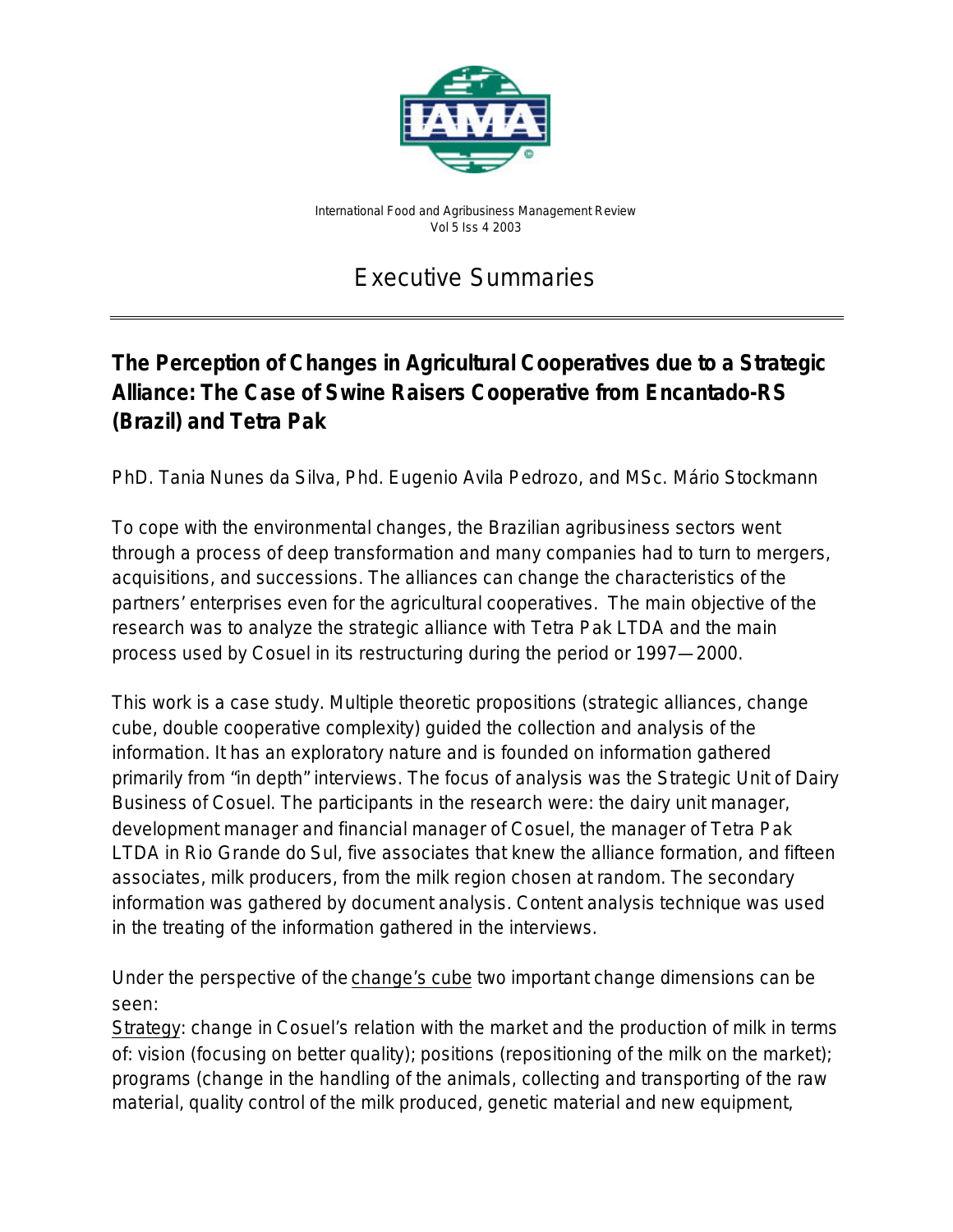payment of money grants for quality and quantity produced); products (sterilized box milk substituted the entire previous line of production);

Organization: modifications in Cosuel for example; its culture (revitalizing the cooperative spirit in social and functional areas); structure (establishment of a minimum of 20 liters milk/day by producer with a standard of high quality, which caused the shutting down of cooperators which could not keep up with the process); systems (reformulating of control systems); personnel (intensive entrainment, and substitute the non-qualified ones).

The change's cube can be identified both in concept and concretely. The process for Double Complexity Cooperative (Pedrozo 1995), in Cosuel's directors' opinions "cooperative company" (economic dimension) and that of the cooperators "solidarity cooperative" (social dimension) giving it activities which are trustworthy and profitable, and bettering its quality of life. The "cooperative entrepreneur" has already attained a more comfortable economic and financial position.

The management implications that occured were:

- The technologic capacity Tetra Pak of packaging milk force the use of "intercooperation principle";

- The strategic alliance with Tetra Pak forced a change both in and out of the cooperative. The bettering in the quality and quantity of production, and the bettering of the cooperative's market position by having the low profit products eliminated was evident;

- The cooperative's culture went through a transformation, becoming more professional, searching for results, achieving goals, motivating employees and cooperators to keep updated.

Towards an improved environmental reporting structure for companies in food and agribusiness chains

*Dr. H.J. Bremmers, S.W.F. Omta*

The research question of the article is: Why do Dutch companies in food industry and agribusiness chains have only a limited environmental performance? Are there possible improvements with respect to the information and communication structure that enhance environmental performance?

The study encompasses an empirical research with respect to a representative sample of 498 companies in the Dutch Food Industry and agribusiness (out of a total of 2600 companies with 5 employees or more). The questions referred to the horizontal information and communication structure (that is, between chain partners) as well as the vertical structure (between companies and government).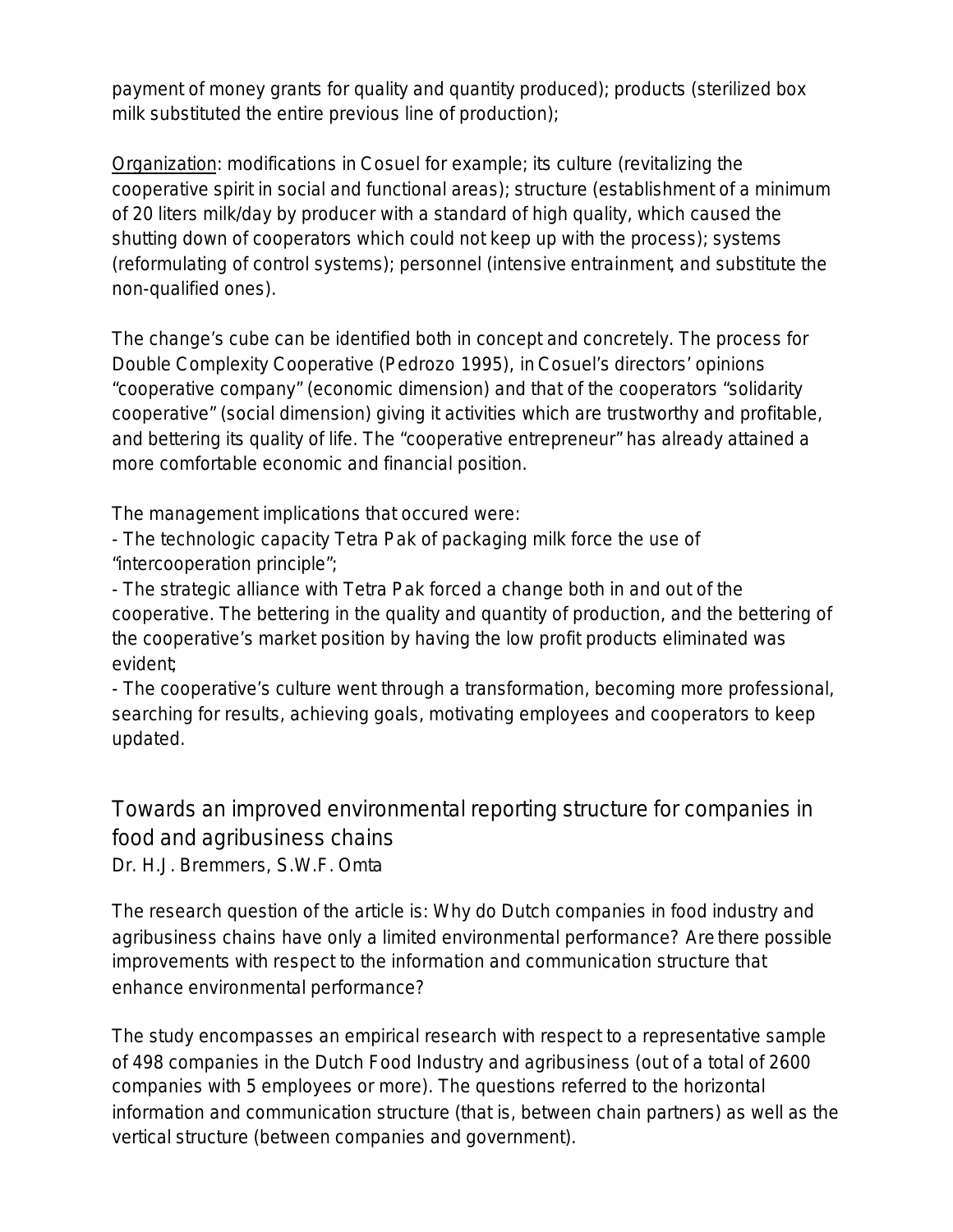Embeddedness in a network of relationships, both horizontally (institutions that give guidance, monitoring by chain partners etc.) as well as vertically (regular visits of governmental agents, covenants etc.) seem to promote corporate environmental performance. Governmental agencies should keep close ties with companies on a basis of mutual respect and cooperation, so that performance (measured by regarding information given and environmental care) is improved.

Managers should be open to advise and keep close relationships with companies in the same branch and/or with governmental agencies, and seek (in coming up to public environmental demands) for synergy with normal business operations, so that 'pollution prevention pays'.

#### Carbon Market: Business Incentives for Sustainability *Marco Antonio Conejero, Elizabeth M.M.Q. Farina*

Making use of the teachings of Nobel Prize Ronald Coase in his work "The Problem of Social Cost", this paper has as a research problem to study the definition process of the property rights and institutional change to creation and development of the carbon market.

The Protocol resulting from the 1997 Conference of Parties in Kyoto finally set emission caps for several developed countries and introduced the possibility of market creation mechanisms based on carbon emission trading. The Clean Development Mechanism (CDM) was then created for emission trading between countries with caps and those with no caps. The CDM market will pursue the opportunities for lowest costs on carbon reductions available in each country with no emission target, as is the case of Brazil. But the positive differentials of Brazil will only be realized if there is, mainly in national terms, a clear institutional guidance of support to the consistent initiatives of CDM projects.

According to Coase (1960), if property rights are clearly assigned and the transaction costs are sufficiently low, the parties will negotiate freely rights to pollute and they will achieve the economic optimum. Our hypothesis is that, specifically in Brazil, property rights are not well defined raising transaction costs. Through the light of theoretical concepts, we have prepared a questionnaire that led the interviews with five pioneer companies of Brazil in CDM projects to identify the main sources of high transaction costs. At the present stage of development of this market, these companies make up a representative sample showing the Brazilian companies that dared in prospecting the activity of GHG mitigation.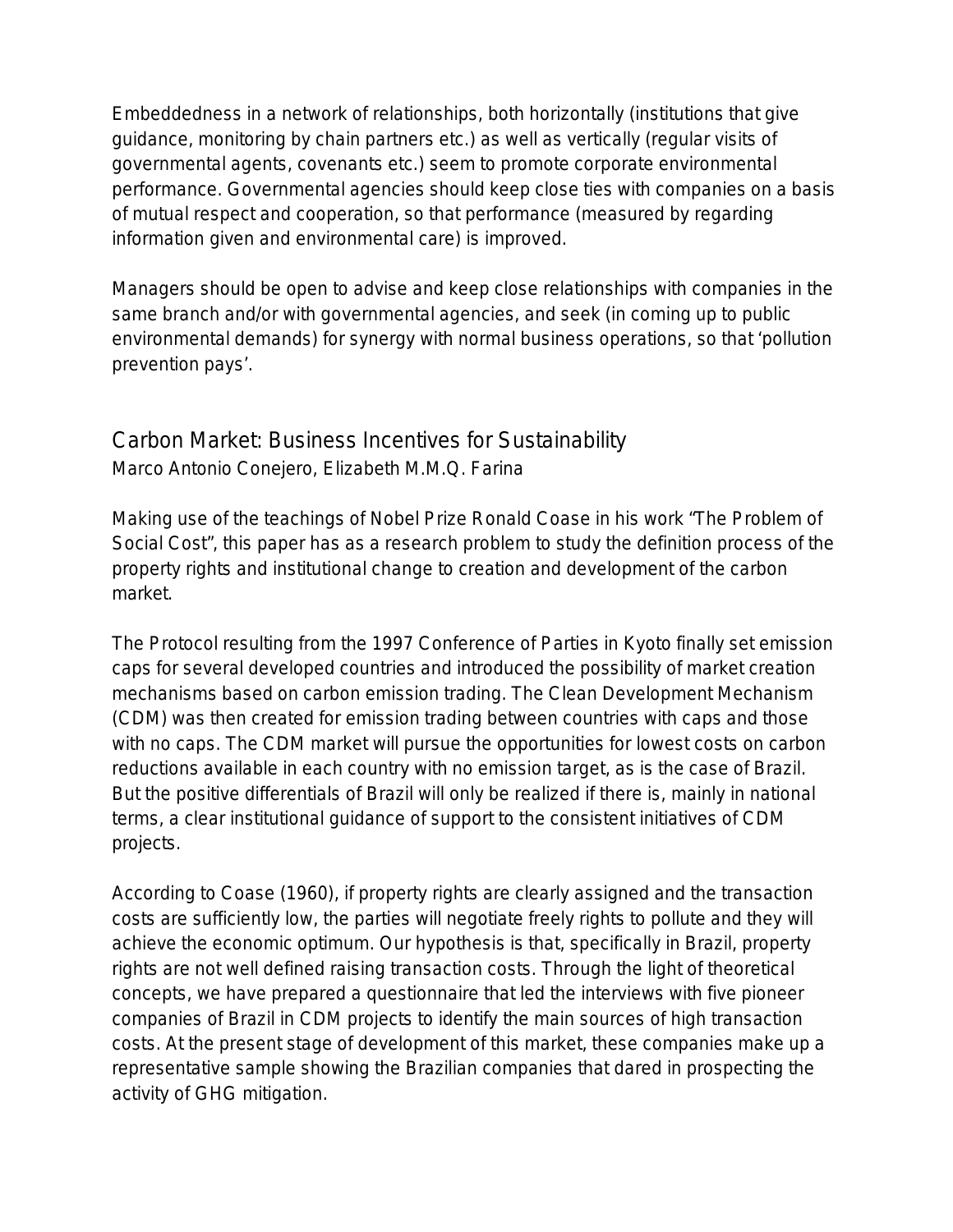As results, facts like the difficulty of information attainment, formation of an internal group to follow the process, failures on the technical consultancy performance responsible by the project document (PDD), too much bureaucracy and slowness on the projects approval by the National Authority (DNA), absence of a single organ in the government acting as a National Authority (DNA), transactions with developed countries or multilateral organisms, recruiting of a Certifier Entitiy (DOE) with good international reputation and with warranty of approval of the project; they show that the transaction costs are high and can make difficult the meeting of buyers and sellers on the bargain of rights to pollute.

As conclusions, Brazil has business opportunities to benefit from the development of the carbon market, but the survey demonstrates that there are obstacles for it. And as suggestions, there is the need of institutional changes in Brazil like CDM national regulation with the definition of domestic rules and guarantee of property rights. This work is a little contribution to show as agribusiness managers can benefit of this market avoiding larger risks and, at the same time, to add value to the company as an agent in the combat to the climate change.

### Sugarcane Growers' Perceptions of a Graduated Mortgage Loan Repayment Scheme to Buy Farmland in KwaZulu-Natal, South Africa *Mark Darroch, Mopai Mashatola*

Improving access to land by people previously excluded from the land market can promote long-term political stability and economic growth in South Africa. Private sector sugar millers tried to facilitate such access by selling farmland during 1995-2000 to highly-leveraged, aspirant medium-scale commercial farmers (MSFs) in KwaZulu-Natal province using a graduated mortgage loan repayment scheme (GMLS) administered by Ithala Bank. This paper reports on a survey in 2001 of the MSFs' perceptions of the GMLS that aimed to identify what aspects could be improved to *better implement* future rounds of this scheme, or similar private/public sector GMLSs for other farm sectors.

Personal interviews were held with the 99 MSFs in the scheme in June 2001 to elicit their views on aspects such as the cash flow problem associated with land purchases; the 20-year sugarcane supply agreements that they signed when buying the farms; the quality of mentorship provided by the millers; loan terms; and co-ordination and farm valuation issues. Given the 89% response rate, the results adequately represent their perceptions of the scheme's performance to date. Logit analysis was also used to identify why most (68%) of the sample MSFs would have opted to first rent land before buying.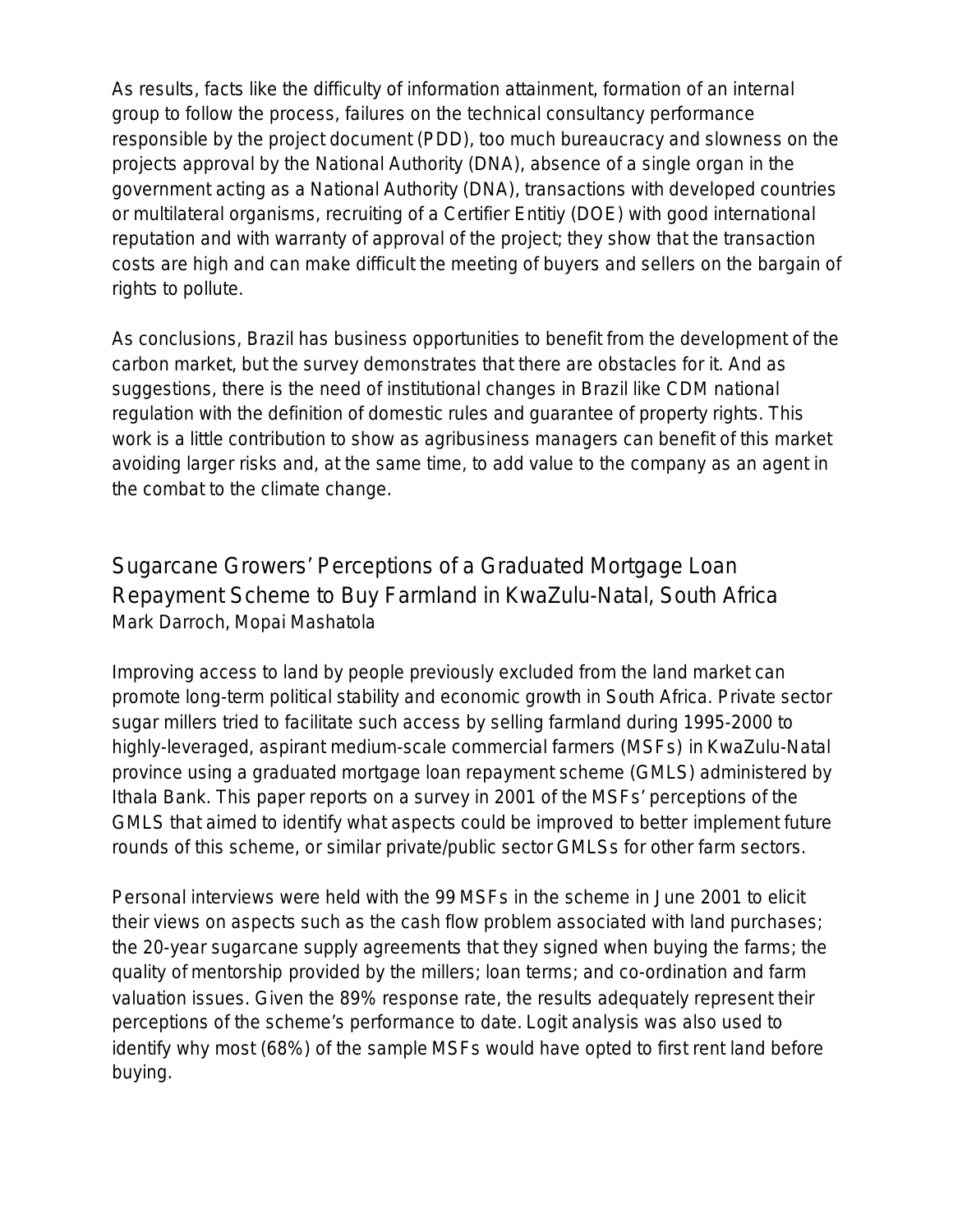Most of the MSFs had experienced liquidity stress that is typically associated with trying to repay debt in the early years after land purchase, and felt that the sugarcane supply agreements constrain enterprise diversification. Between 60% and 100% of the MSFs in five of the seven home delivery mill areas were not satisfied with the mentorship provided by the sugar millers. Over 54% of respondents were clearly informed about the structure of the graduated loan repayments, and received their loan statements on time. Over 90% of the MSFs would like a co-ordinator to monitor/advize on how to improve their financial performance, and felt that an independent valuer should value the farms that will be sold. The MSFs who opted to first rent farmland wanted to increase their equity before buying; perceive that annual returns are low relative to farmland value; are younger; have less farming experience; and have more formal education.

These results suggest that liquidity management skills will be critical if new MSFs, or the beneficiaries of other GMLSs, are to successfully access land when they are highly leveraged. The high rate of preference for first renting farmland implies that the MSFs seem to still experience cash flow stress despite having graduated repayments. Options to improve client liquidity in this or other GMLSs include requiring larger equity down payments, choosing buyers with substantive off-farm income, making reasonable drawings levels, and renting before buying (particularly for younger, less liquid growers with less farming experience). Further research is needed to establish whether the millers can afford to change the terms of the 20-year sugarcane supply agreements.

Industry players could leverage international donor funding for empowerment projects to improve the quality of mentorship programmes. Ithala Bank can improve client service by more clearly communicating the structure of the graduated repayments, sending loan statements on time, and helping clients to interpret loan statements. There is also a new commercial opportunity to act as a co-ordinator to monitor/improve the MSFs' financial performance. Using an independent farm valuer would avoid perceptions of bias in the valuations of farms offered for sale in such schemes.

#### Valuation of Target Firms Acquired In The Food Sector During The 1996- 2001 Wave *Francis Declerck*

The question posed in this paper is to update knowledge about food corporation' value during those last years, particularly the during the last wave of mergers & acquisitions (M&A) from 1996 to 2001.

The paper studies valuation ratios of food companies that were part of M&A involving at least one French company during the 1996 – 2001 period. Data about corporate valuation are available for 100 transactions. Valuation is studied as a multiple of total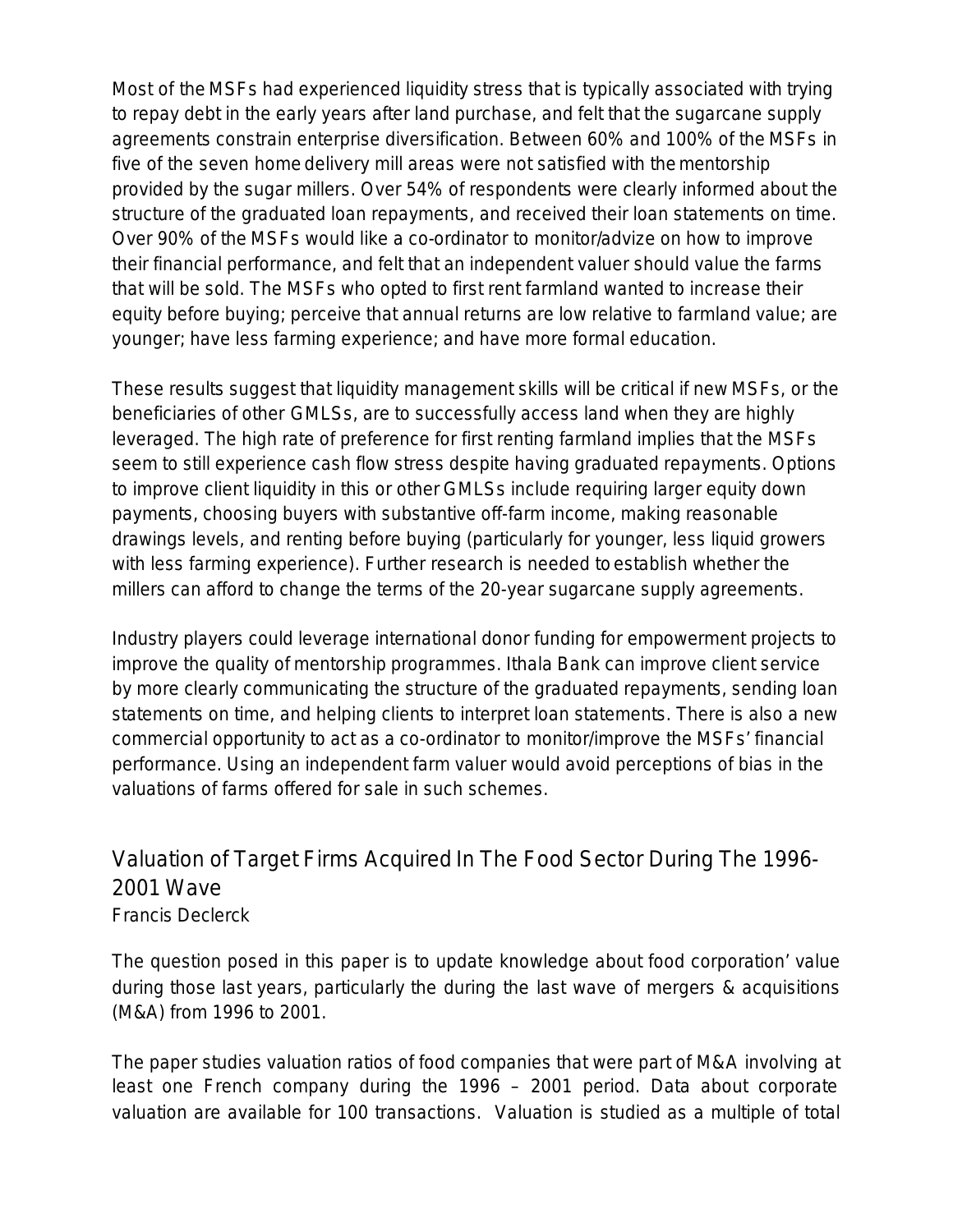annual sales, earnings before interest, tax, depreciation and amortization (EBITDA) and net profit.

Results converge to value food company 1.1 to 1.4 times its sales, 15 times its EBITDA, 24 times its net profit. There is no significant difference of "valuation to turnover" ratios among M&A involving only French firms and M&A involving companies from different countries.

Corporate valuation may differ according to food sub-sector:

- Valuations in the wine and spirit sector exhibit significantly larger figures than valuations in the other food sub-sectors. A wine and spirit company is worth about 2.5 to 4 times its sales.
- In contrast, retail company is worth only 0.5 to 0.6 times its sales. However, specialized retail firms seem to be valued at higher levels.

M&A were mainly involving a French and a non French company over the period. So, transactions are more and more international.

The findings provide signs about corporate value and the evolution of M&A, so managers have further benchmarks to value corporations they want to buy or sell. The findings also confirm the internationalization of food companies during the last years.

Further research could be done to compare corporate valuation in Europe and North America. Such research would be very useful since the 1996-2001 period exhibits increasing international M&A among companies from different countries.

Sustainable Agribusiness: Developing Local Solutions to Global Challenges in the Regional Agribusiness Sector in Australia *Peter Hansford, John Cary and Emma Coath*

This paper describes the process of engaging agribusiness communities in the State of Victoria in Australia, where the State Government is actively encouraging the development and maintenance of sustainable networks of agribusiness-related entities in regional and rural areas. The idea of sustainable communities, dependent on agribusiness, is based on the need for a *broad social sustainability* reflecting responsiveness to wider social and economic change. Agribusiness forums have brought agribusiness leaders together to allow communities to better influence their own destiny by developing relationships and networks between synergistic and competing businesses, and to encourage locally based businesses to explore export opportunities.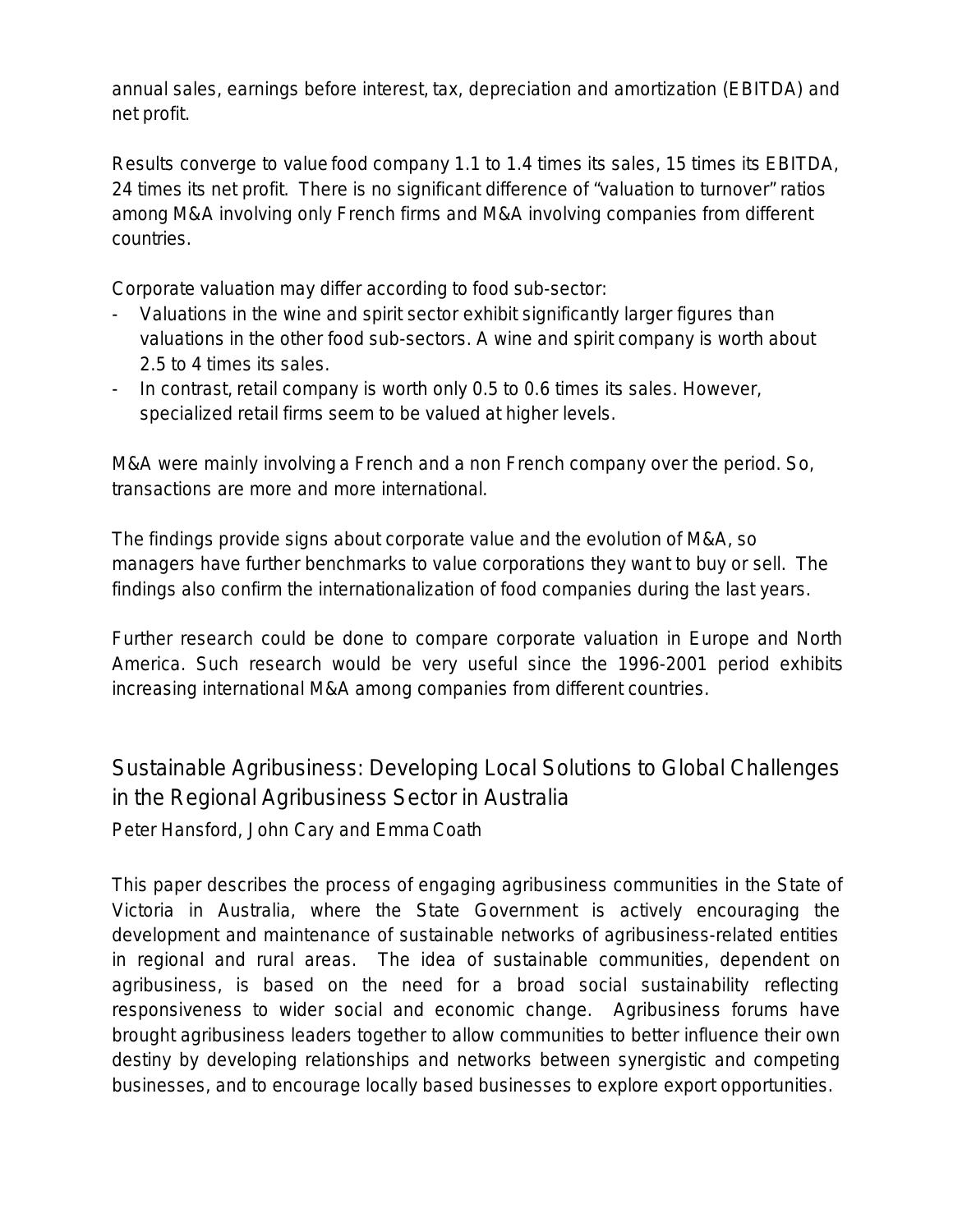In rural Australia, social sustainability is typically reflected in the maintenance of social networks among residents of a rural area, the viability of the rural towns and the associated provision of infrastructure, facilities and services. State and wider community support to develop the 'macro elements' of social capital is essential to create a competitive agribusiness sector, which contributes to social and economic sustainability in rural and regional areas.

A government community partnership can exist when there is a common understanding of the opportunities and constraints facing regional agribusiness development. Such a situation provides the opportunity for community empowerment. The Victorian Agribusiness Networks program is an example of how government is engaging and empowering agribusiness communities in regional Victoria. Victorian agribusiness forums are part of the social and economic framework of their region and involve all stakeholders in the agribusiness sector. In the attempt to drive innovation in the agribusiness sector in the region, members of the forums share knowledge and information, and collaborate with regional research and development (R&D) institutions including universities and other training institutions.

The development of agribusiness forums in Victoria may be seen as case studies for partnerships between government, industry and community in the regional development of the agribusiness sector. The agribusiness forums can provide a strategic direction to activities that contribute to economic development and wealth creation and improved social and community infrastructure for communities dependent on the food, fiber and forestry industries.

Supply chain management, agricultural policies and anti-trust: the case of Parmigiano Reggiano and Grana Padano *Francesco Braga, Michele Nardella*

The application of Anti-trust regulation to Food and Agribusiness chains is often complex and the repercussion of any decision may be felt in somewhat perverse ways by different levels of the chain, in particular when they experience different bargaining power. Existing agricultural policies have often addressed a (perceived) lack of bargaining power by producers, and have introduced some measures to "balance" it. These "measures", as legitimate and established as they may be considered by the producers, may be in "conflict" with the anti-trust regulation, and anti trust authorities may intervene and introduce significant changes and chain re-alignment.

This paper considers one example of such "conflict": the 1996 decision by the Italian Antitrust Authority (IAA) to stop "non-competitive" behavior in the Parmigiano Reggiano